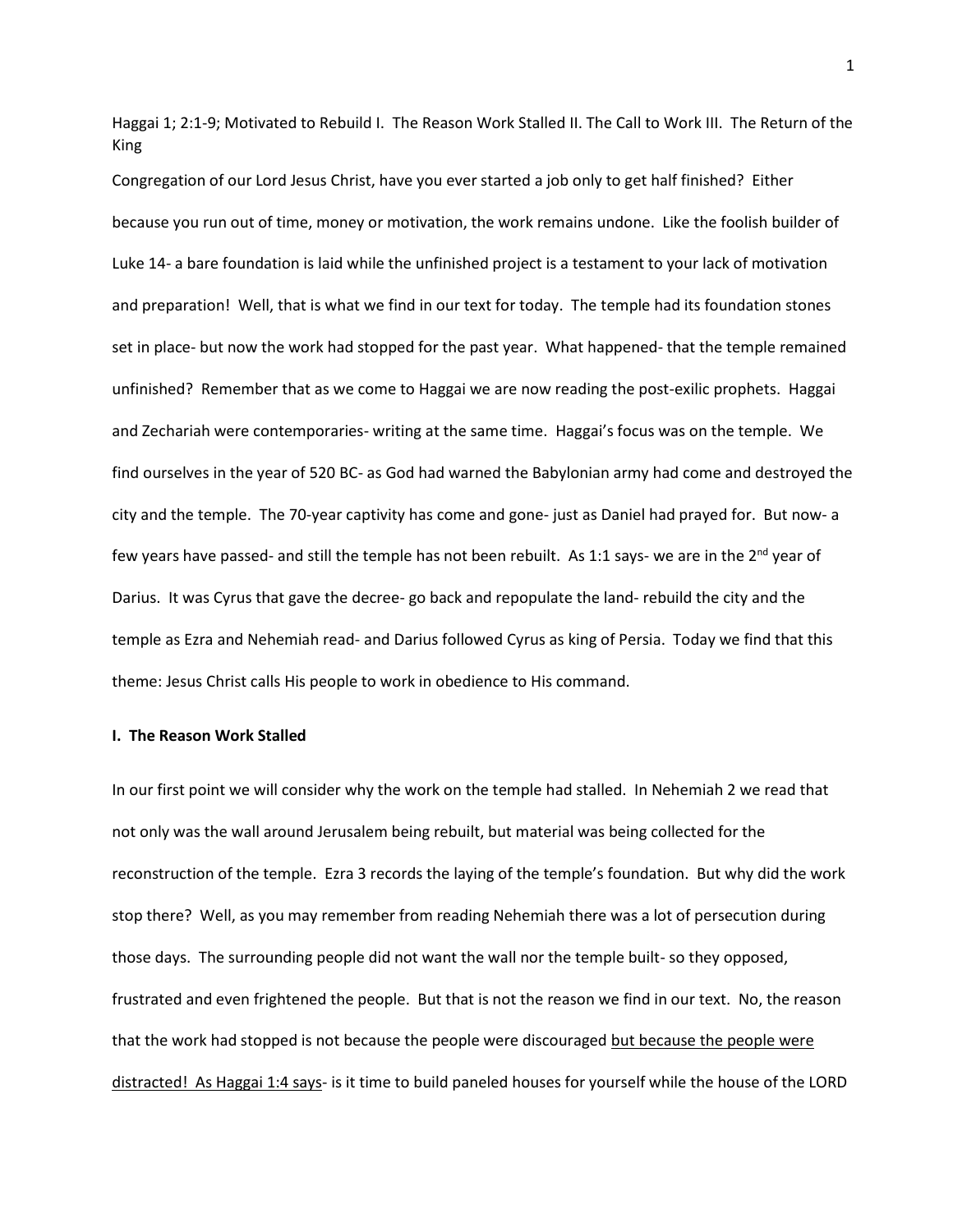lies in ruin. Now having paneled houses is not a bad thing in itself- but when those panels were supposed to be used in the temple - well- then we have a problem! The problem is one of priority- the people were busy building their own lives- their own mansions- making their homes really nice- while the temple remains a blank slate! To be fair, their homes were likely in ruins when the people arrived- and it may have started out as simply getting a safe and warm place to live. But the paneling points to the extravagance- it would be like building a mansion today- with all the modern comforts for yourself. In doing so- they forgot and neglected their call to rebuild the House of the LORD. Like a person living in a multi-million-dollar home while the church property where that individual worships cannot pay their electric bill. They were disregarding God- refusing to bring in their tithes and offerings -refusing to pick up the hammer and get to work rebuilding. To this failure the LORD says in 1:5- consider your ways. The LORD hosts- the great I Am of Sabaoth! I see what you are doing- and you must consider your way. Literal- give care to your heart paths! Consider what you have set your heart on- whose way are you pursuing? Your way- or God's way? What are you setting your heart upon- the things of this world or the things above? Be careful- and guard your heart! Consider your actions? What do they say about your desire and priorities? That is a pressing question for the church of all ages? Where your treasures arethere your heart will be also as Jesus says in Mt. 6. How we use our time, money and strength says something about what we think is important. All of God's people are called to give due diligence to their heart! There is always a temptation to build our own kingdoms- to pamper our own luxuries- to build our own homes while we neglect our spiritual responsibilities. Now this is not really a sermon on the need for us all to bring in the tithe and the offering- but simply to ask the question- what do we think is important? Is obedience to God of first importance to us? Do we love and seek to obey Him from the heart- with all our heart- or do we only give a passing thought to His ways? Consider you ways- don't get distracted with the worldly things while you neglect the things above? Don't be rich towards yourself while you are poor towards God as Luke 12 puts it. And as a warning, Haggai reminds us that actions have consequences. If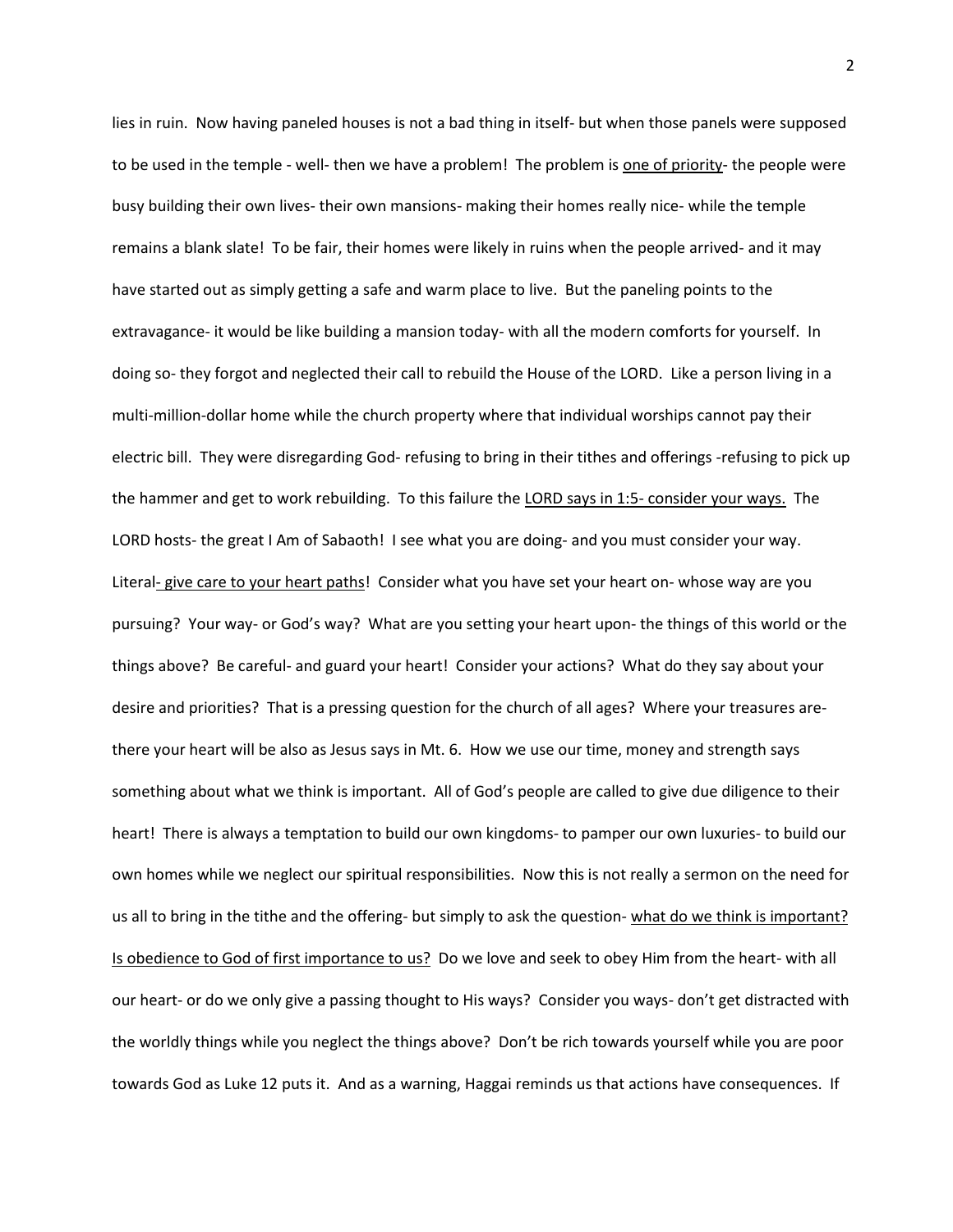you sow to the world, you will reap worldly things. Sow to the wind, you will reap the whirlwind. If your life is run according to the laws of natural man, don't be surprised to find yourself bankrupt! For these Jewish exiles now returned, they were met with high inflation, low wages and empty fields. God was getting their attention. If you are not faithful with the little wealth God gives you, why would He give you more- why would He give you true riches? Obedience does lead to a blessed life- happy is the man who walk according to God's way- but rebellion leads only to sorrow and loss! Poor investments have a way of showing themselves over time. To trust in your wealth- or to use your time and money to benefit yourself at the expense of the church and others- is a poor investment. But if you are a faithful steward- using your money to be a blessing to others- you will gain a good reward. Living a life of ease at the expense of obedience will bear bitter fruit! When Nehemiah was asked to come down off the wall he said- I can't, I am doing important work! But for these people when they were asked to do the work of the Lord they said- I can't, I am too busy!

## **II. The Call to Work**

Now that Haggai has rebuked the Israelites for their lack of work- their wrong motivations and prioritieshe calls them back to faithful diligence. In 1:12 we have the second message from the LORD to Haggai and the people it is word of encouragement. They obeyed the voice of the Lord and the word of the faithful prophet. They heeded the rebuke and picked up the work -they started to rebuild once again. Why? Because as v. 12 ends- they feared the LORD! They were men and women of faith- who has fallen into sin to be sure- but they were still living by faith. These are the ones who had heeded the call to returncommitting themselves to rebuilding- and when the call to repentance is heard- when their sin is exposedthey repent and respond accordingly! To be clear- as v. 14 continues- it was the LORD who stirred their hearts! The Spirit of the LORD remained active- and the people were still being sanctified- because God had begun His good work in them- He would be faithful to complete it! It is encouraging here to be reminded that although God's people can and do fall into sin- sometime we fail to do the good we are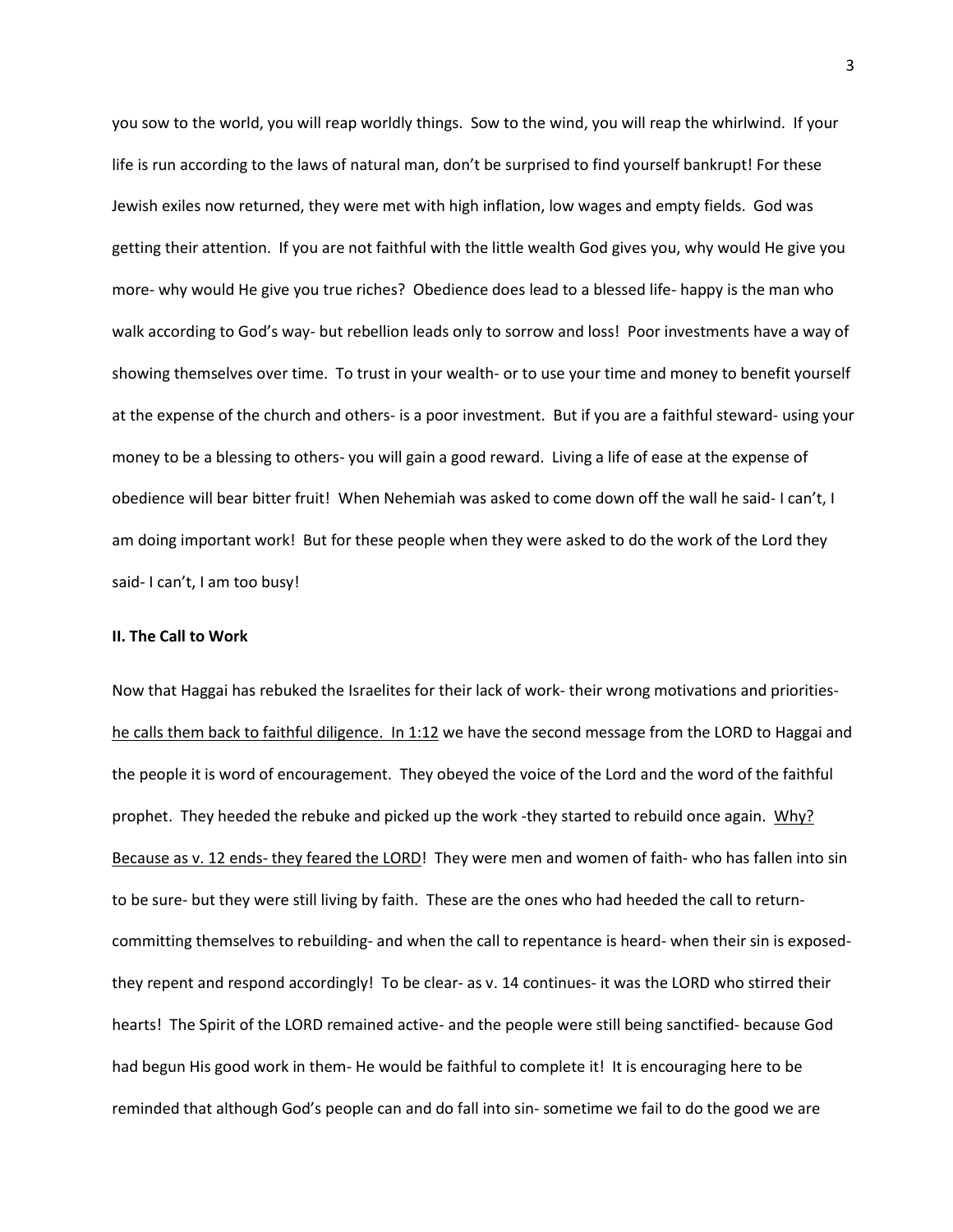called to do- sometimes we do listen to the siren call of sin which hails from this world. But God will call His people back- He will stir their hearts by His Spirit- and they came and worked as 1:14 says. It is not a contradiction to say that works of obedience are a necessary part of the Christian faith. To be sure, we live by faith- saved by grace alone- but we are also called to work out our salvation with fear and trembling as God gives us the will and the way as Phil. 2:12 states. It is important to remember that Haggai is not preaching works righteousness- nor the prosperity gospel. The people were already brought back from slavery in exile according to God's promises. But there is a consequence to rebellion in this life. God's people are called to live by faith- we are saved by grace- but living faith is active and saving grace changes us! The call to work is not Arminian- hard work is a Calvinistic principle! But that work does not earn anything from God- it is a response of gratitude for all that God has already done for us- it is work done in light of God's promises and grace we have received! So the Lord calls them and equips them for work- as His Spirit goes forth and the hearts of leaders and the people are stirred. And then we have these wonderful promises. I am with you- 1:13. You are not alone- my presence will remain- My Spirit goes before you. And again in 2:4- be strong- work- for I am with you! My Spirit remains in your midstfear not! Do not be afraid of those who would undermine your work or attack you. Do not be discouraged when you temporarily fall into sin- for I am with you! This sound remarkably similar to Joshua 1:5- I will be with you- I will not leave you or forsake you- Now be strong and courageous! So there is the promise of God's presence- but also of future blessings! Although the glory of God had once left the temple as we reed in Ezekiel 10- one day that glory will return as 2:7 says. God will again dwell with His people- His Spirit will be in our midst- and we will have peace. Jesus said that it was better for us that He leave after His resurrection- better because He would send His Spirit. Having received the Comforter at Pentecost- now God truly does dwell in our midst- and we have the very peace that was promised all those years ago.

## **III. The Return of the King**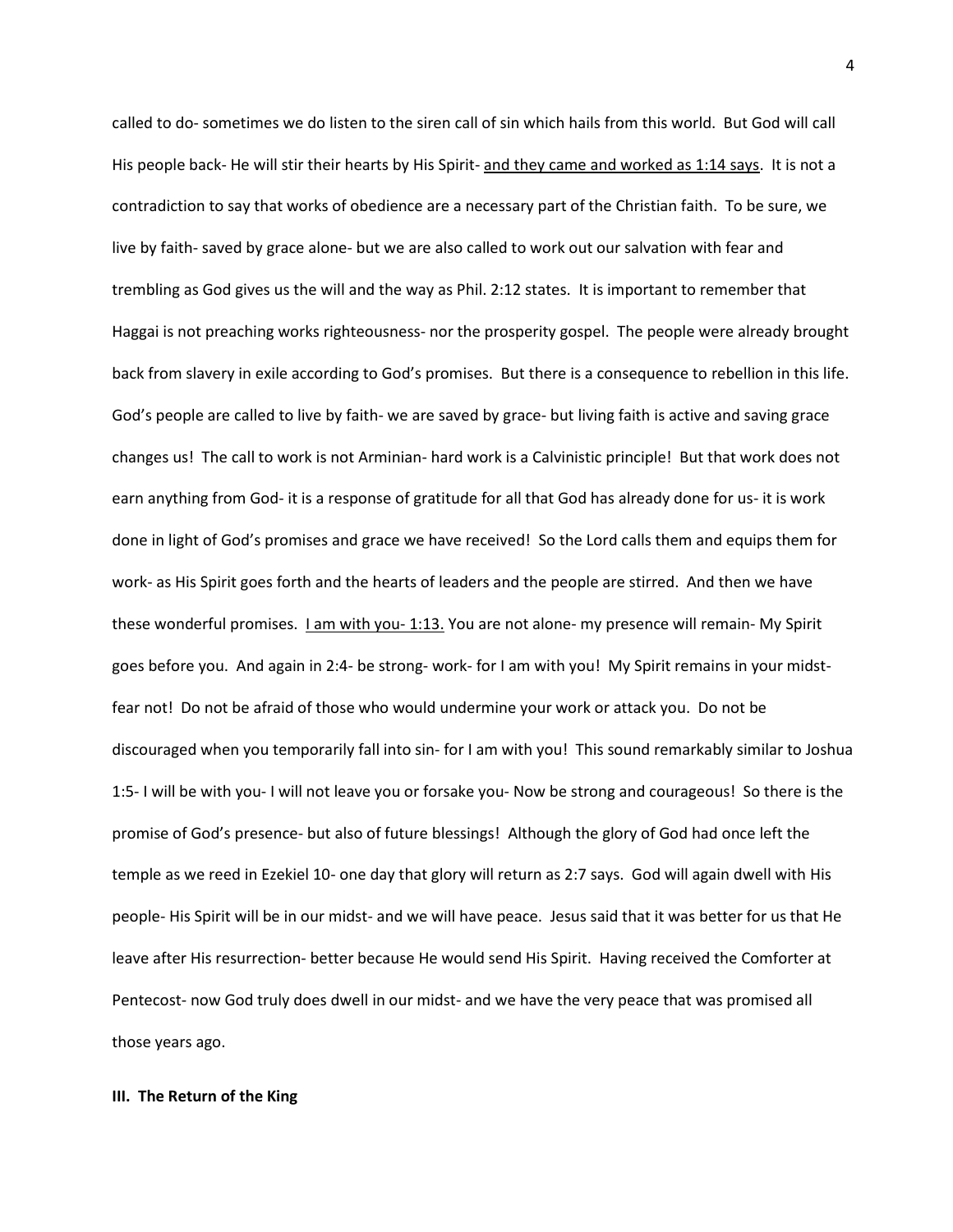In past weeks we have considered wicked kings, rebellious priest and deceptive prophets. But our book opens in 1:1-3 by identifying Zerubbabel the governor- a godly ruler of the line of David. Joshua the holy and obedient High Priest- and Haggai the prophet who spoke the words of the Lord! After the rebellion, destruction and deportation, we finally have a glimmer of light- some hope and good news as we find these faithful leaders in Israel! Now in our last point we are going to focus on this one man- Zerubbabel who is exalted in 2:20 and following. Zerubbabel was a district ruler- called a governor- who was the recipient of God's call to work- found also in Ezra and Nehemiah. He was from the lineage of David- and by and large he was a godly man who took up the work set before him. But this man- and his position- are elevated to an exalted status or a royal ring in these verses. Back in Jeremiah 22, this same image is found. In Jer. 22:24, Jehoiakim the son of Josiah is sternly rebuked and rejected. King Jehoiakim is told by the Lord- you are like a signet ring that I am taking off. I am removing you from my right hand- I am taking the kingship away from you - I am tearing you off- and the kingdom is being torn from you- and I will give you into the hands of Nebuchadnezzar. As the Lord did to King Saul- the Kingdom was being ripped from the line of David - as a royal ring being taken from the finger. But in our reading- there is a reversal and restoration. Now- in Haggai 2:23- Zerubbabel is made into a signet ring- the line of David is being restored- the monarchy resurrected- and the fallen tent of David's house is rebuilt as Amos 9 promised. The lineage of David is made into a royal ring- replaced on God's hand. Now we know little more about this man- Zerubbabel- he falls off the pages of history- until we come to Matthew 1- after the deportation to Babylon Mt. 1:12 says- Jechoniah was the father of Shealtiel and Shealtiel was the father of Zerubbabeland down the line until we come to Joseph the husband of Many of whom Jesus was born. The Davidic lineage had been restored- until the King who was promised of old should arrive! So it was in Zerubbabel that the monarchy was restored in part- the promise made to David would not be broken- a child from your loins- your offspring will sit on your throne forever as promised in II Sam. 7. It would be this King who would be Immanuel- God with us- as well as the Prince of Peace!